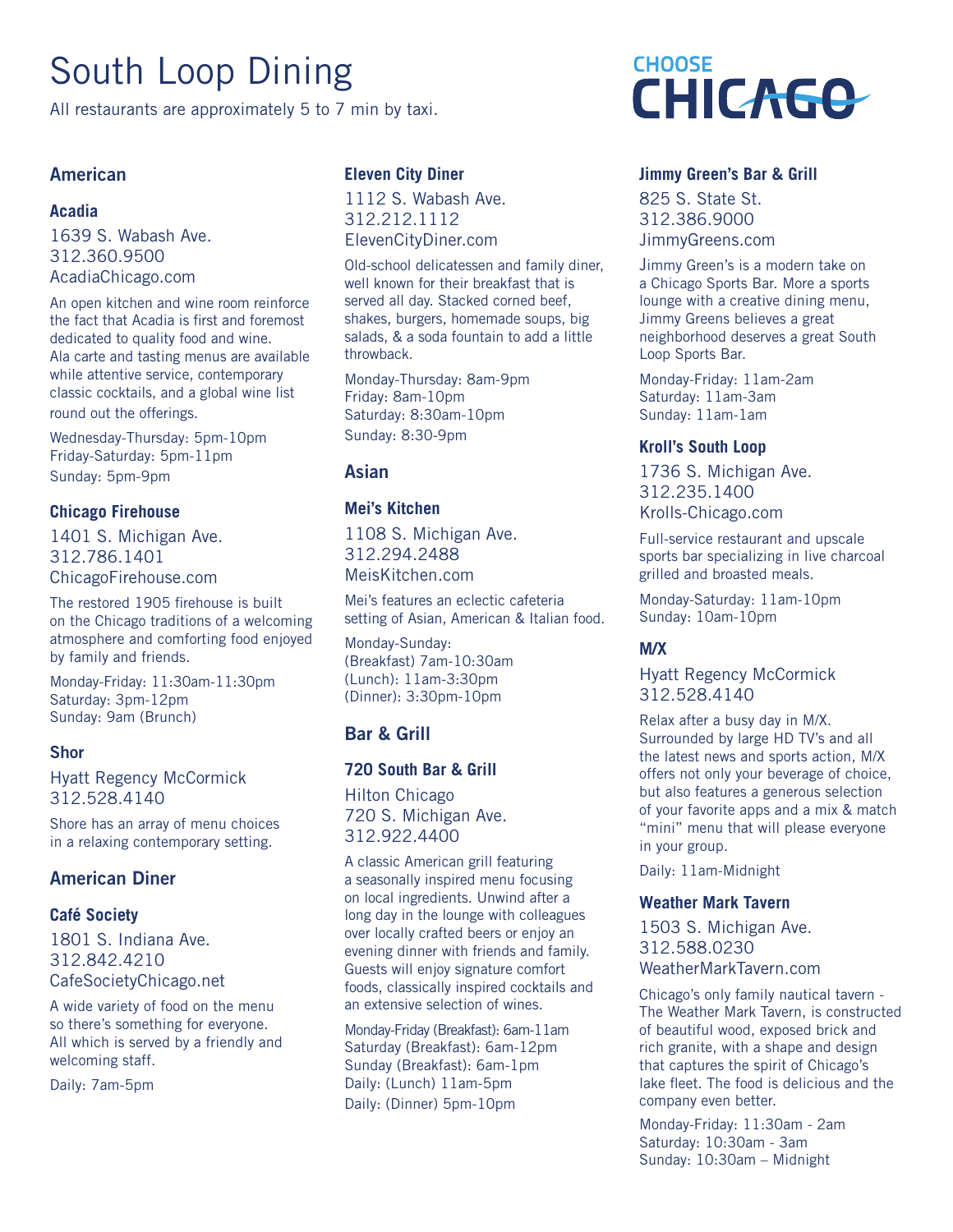# Cajun/Creole

# **Buddy Guy's Legends**

700 S. Wabash Ave. 312.427.1190 BuddyGuy.com

Chicago's premier blues club. It's owned by Buddy Guy and features local and national blues bands every night. Enjoy a full menu and bar.

Monday-Tuesday: 5pm-2am Wednesday-Friday: 11am-2am Saturday: 12pm-3am Sunday: 12pm-2am

# Chinese

#### **Go 4 Food**

212 W. 23rd St. 312.842.8688 Go4FoodUSA.com

Well-priced & well-proportioned Chinese plates back up friendly service. Great place to grab a fresh lunch to go, or sit down and stay awhile.

Monday, Wednesday-Sunday: 10am-10pm Closed on Tuesdays

#### **House of Fortune**

2407 S. Wentworth Ave. 312.225.0880 HouseOfFortuneChinese.com

Authentic Cantonese and Mandarin dishes make this place a local favorite.

Daily: 11am-10pm

#### **Phoenix**

2131 S. Archer Ave. 312.588.0230/312.328.0848 ChinatownPhoenix.com

At Phoenix, they serve authentic Hong Kong style Dim Sum hand crafted from their own kitchen. Phoenix Chinese Restaurant believes that quality is the keystone of a great meal. Their menu offers culinary creations of authentic Hong Kong style cooking using only the best and freshest ingredients.

Monday-Friday: 9am-3pm, 4:30 pm-10pm Saturday-Sunday: 8am-3pm, 4:30pm-10pm

# Deli

#### **Manny's Cafeteria and Delicatessen**

1141 S. Jefferson St. 312.939.2855 MannysDeli.com

Family tradition is nothing new at Manny's. It can be traced back (along with some of the recipes) to more than 50 years ago. Some of their "can't miss" items include their corned beef and potato pancakes.

Monday-Saturday: 6am-8pm

# Italian

## **Café Bionda**

1924 S. State St. 312.326.9800 CafeBionda.com

Focus is on reasonably priced old-school Italian dishes in manageable portions. Every dish is cooked and seasoned to perfection. Bionda features a large selection of liquor, including a signature martini list, and a vast array of both red and white wines.

Monday-Thursday: 11am-11pm Friday-Sunday: 11am-1am

#### **Gioco**

1312 S. Wabash Ave. 312.939.3870 Gioco-Chicago.com

Gioco's menu offers rustic Italian dishes prepared with the finest available seasonal products while retaining old world elements of the building, including a walk-in safe used by original Chicago gangsters in the early 1900's.

(Lunch) Monday-Friday: 11:30am-3pm (Dinner) Monday-Thursday 5pm-10pm Friday & Saturday 5pm-11pm Sunday 5pm-9pm

## **Panozzo's Italian Market**

1303 S. Michigan Ave. 312.925.9631 Panozzos.com

An authentic Italian food market offering Chicago's best cold & hot sandwiches, as well as house made Italian delights.

Tuesday-Friday: 10am-8pm Saturday-Sunday: 10am-5pm Closed Mondays

# Mexican

# **La Cantina Grill**

1911 S. Michigan Ave. 312.842.1911 LaCantinaGrill.com

A local hot spot with great cuisine, great prices and great service. Large portion sizes of both food and drinks.

Daily: 11am-11pm

# **Zapatista**

1307 S. Wabash Ave. 312.435.1307 ZapatistaCantina.com

A blend of classic and updated Mexican menu preparations.

Monday-Friday: 11:30am-11:30pm Saturday-Sunday: 11:30am-12am

# Pizza

#### **Flo and Santos**

1310 S. Wabash Ave. 312.566.9817 FloAndSantos.com

Featuring "Tavern Style" Pizza and Polish classics such as perogies, kielbasa, potato pancakes along with tasty appetizers like pork wings. There is no bad seat in the house when it comes to watching all of your favorite sporting events.

Daily: 11:30am

## **Lou Malnati's**

805 S. State St. 312.786.1000 LouMalnatis.com

They have stayed true to the original Chicago-style deep-dish recipe. Famous for its buttery, flakey crust; sweet and tangy tomatoes & mozzarella cheese.

Monday, Tuesday, Wednesday, Thursday and Sunday: 11am-11pm Friday-Saturday: 11am-12am

## **Papa John's Pizza**

80 E Cermak Rd. 312.225.1200 PapaJohns.com